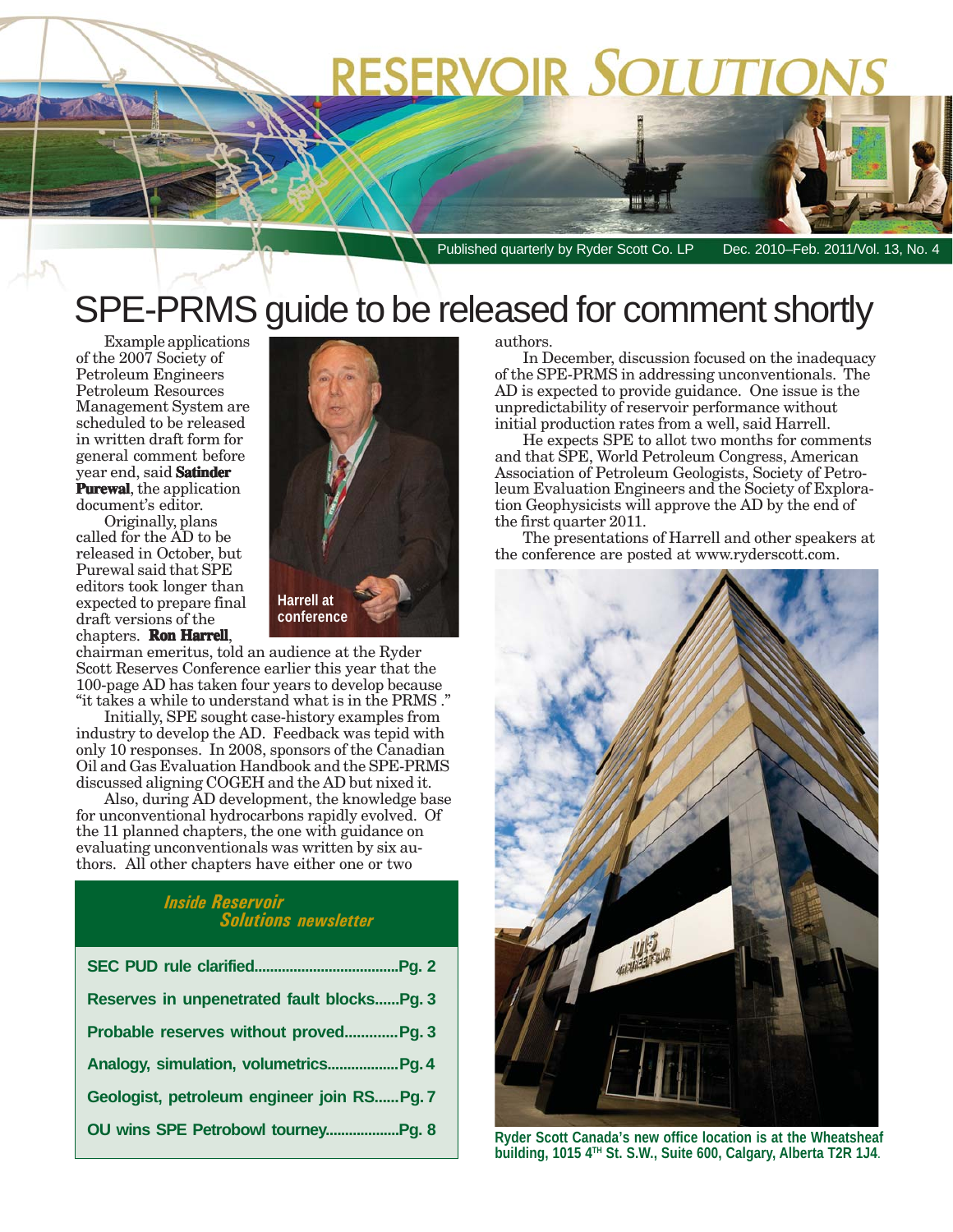### PUD rule clarified

**Jennifer Fitzgerald**, vice president, presented "How do you count to five? The SEC five-year rule for PUDs revisited," at the Ryder Scott Reserves Conference earlier this year. The U.S. Securities and Exchange Commission added the disclosure requirement to Regulation S-X 210.4-10 almost two years ago.

The rule limits the reporting of proved undeveloped reserves to five years from the initial proved reserves booking with some exceptions. The industry at large has not received formal guidance from the SEC on when the "clock" starts for the five-year rule or if the rule applies to probable and possible reserves.

Fitzgerald, however, shared guidance that Ryder Scott received from the SEC on those issues.



"Clarification from the SEC staff indicated that the five-year rule is retroactive and starts when reserves from the project are first reported," she said.

If the project is uneconomic at

year end because of lower oil and gas prices, PUDs are converted to contingent resources. If the following year, prices rise and the project becomes economic again, then PUDs can be rebooked and the clock will start over again, Fitzgerald added.

She also said that the SEC had indicated to Ryder Scott that the rule does not apply to probable or possible reserves.

### SEC prices on website

Annual average prices used to report YE 2010 petroleum reserves to the U.S. Securities and Exchange Commission are posted on ryderscott.com. WTI crude is \$79.43 a barrel. Henry Hub gas is \$4.38 per MMBTU. Other benchmarks and information on using differentials are posted. E-mail inquiries to fred\_ziehe@ryderscott.com

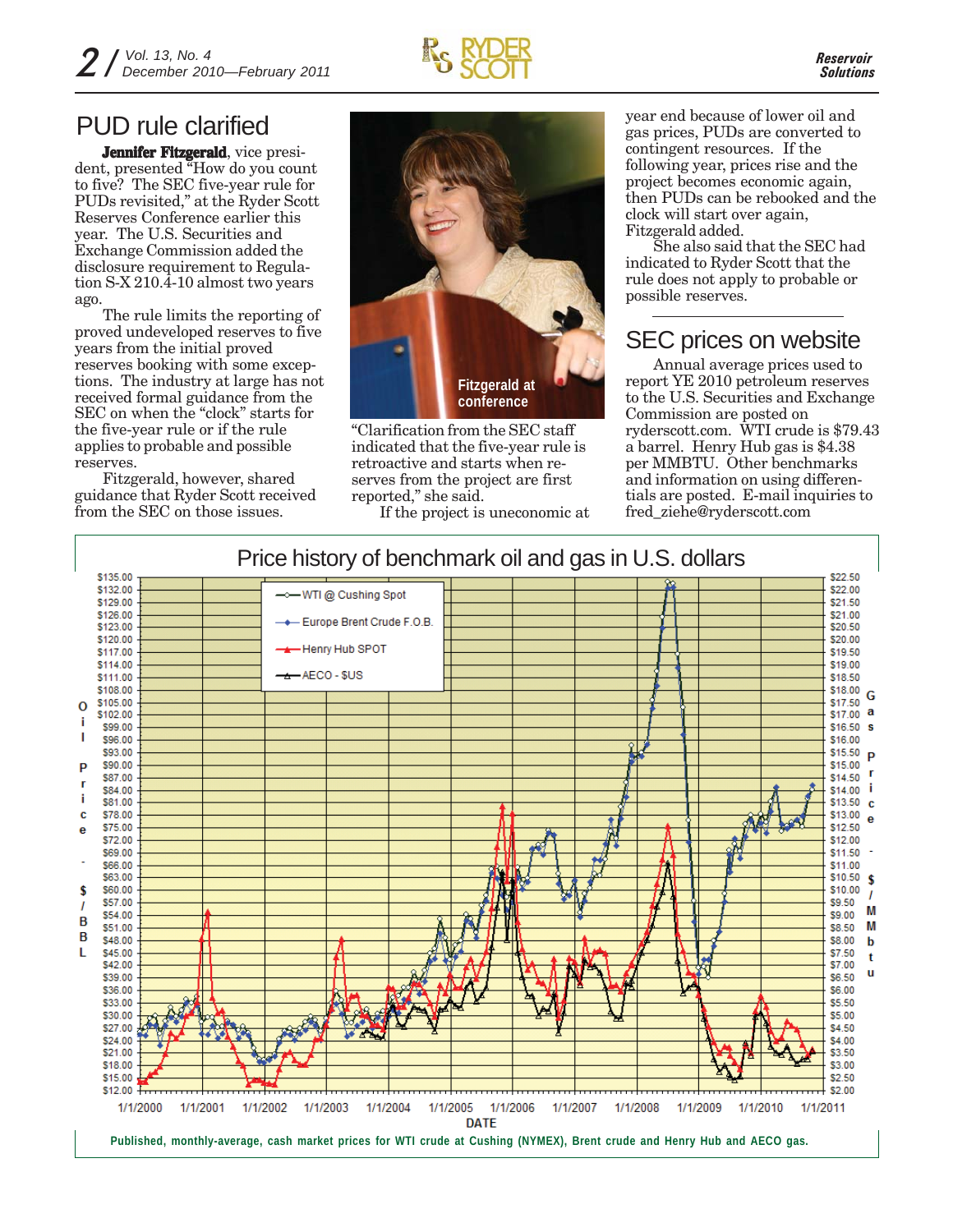## Reserves in unpenetrated fault blocks examined

**John Hodgin**, president, presented, "Reserves or resources: What do you have if you don't have a well penetration," at the Ryder Scott Reserves Conference earlier this year. He focused on criteria to consider when deciding on a classification for unpenetrated fault blocks.

Referring to the non-sealing type, Hodgin said, "You must establish a compelling case that the unpenetrated fault block is in communication with the adjacent one that contains proved reserves and hence is an extension of a known reservoir."

Hodgin cited five requirements to justify reserves assignments to non-sealing fault blocks:

1. Proximity—Fault block must be adjacent to one with established reserves.

2. Juxtaposition—Fault displacement must be less than formation thickness.

3. Communication—Fault must be non-sealing and transmissible.

4. Economic producibility—Fault block must have similar reservoir quality to adjacent one with established reserves and have sufficient volume to establish economic producibility.

5. Analogs—To establish fault transmissibility, correlation to seismic amplitude or seismic inversion volume must indicate hydrocarbon presence, potential reservoir thickness/quality and economic producibility.

For unpenetrated, sealing (pressure-separated) fault blocks, the U.S. Securities and Exchange Commission only allows resources to be assigned. The Society of Petroleum Engineers Petroleum Resources Management System, while advising caution, recognizes that documented evidence can support the valid assignment of reserves to undrilled, pressure-separated fault blocks in certain cases.

Referring to conventional reservoirs, Hodgin said that "if there is communication up the fault plane or



there was a common reservoir with communication across the fault in the geological past, then probable and possible reserves may be able to be assigned to the unpenetrated fault block." For unconventional reservoirs, such as coal seam or shale gas, a company may be able to book reserves across sealing faults as an exception under the SPE-PRMS because hydrocarbons were formed in place vs. being emplaced via migration.

Hodgin advised companies to be extremely cautious about presenting empirical evidence of high success rates in drilling sealed fault blocks in statistical plays to justify reporting reserves to the SEC. The agency's "reliable technology" rule allows issuers to file reserves if they can document the successful performance of "consistent and repeatable" field-tested technology in subject or analog fields.

"Companies should consider a pre-booking opinion directly from the SEC staff if the proposed volumes are material," he said. Hodgin's presentation is posted on the Ryder Scott website.

## Hinkle discusses probable reserves without proved



Can probable reserves exist without proved? The U.S. Securities and Exchange Commission, through website guidance, said yes more than a year ago. An issuer can disclose unproved reserves without associated proved reserves, but only in exceptional cases, the agency clarified.

Cases with unproved reserves and no proved include field development projects ready for startup except for final regulatory approvals and improved recovery projects awaiting production responses. According to the SEC, exceptions don't include unpenetrated reservoirs or volumes that are not economically producible.

At the latest Ryder Scott Reserves Conference, **Delores Hinkle**, director of corporate reserves at Marathon Oil Co., remarked that the SEC clarifications have proved to be "less than straight forward in some cases." She said, "While the SEC's modifications were intended to provide an overdue update of definitions and rules

*Please see Hinkle on Page 7*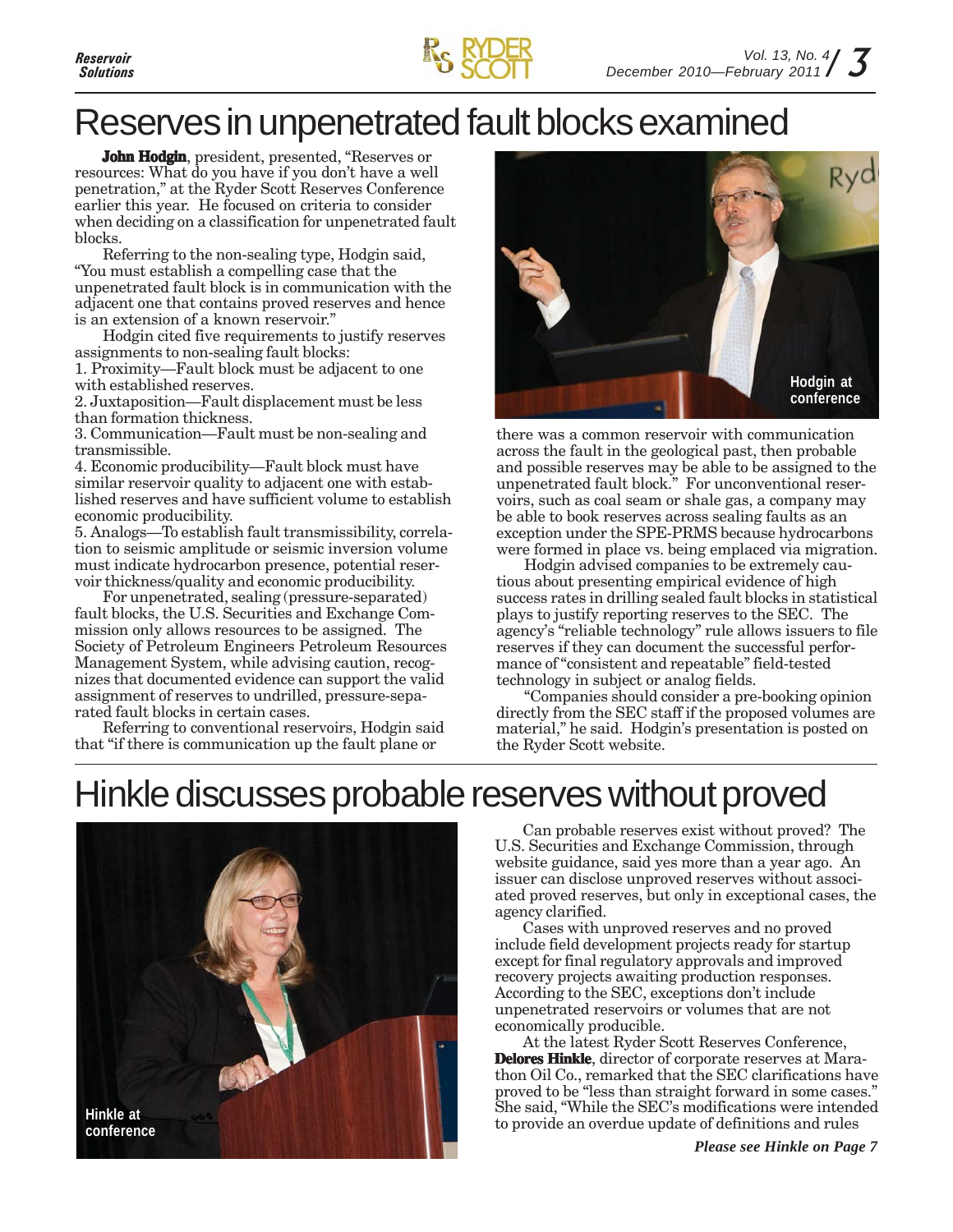

### Technical challenges in estimating reserves Part 5: Analogy, reservoir simulation, volumetrics

*Editor's Note: This is a revised excerpt from "Oil and Gas Reserves Estimates: Recurring Mistakes and Errors," (SPE Paper No. 91069). To order a copy of the full paper, go to www.onepetro.org and access the elibrary.*

Ryder Scott personnel see a wide variety of internally produced petroleum reserves estimates and most of them are well prepared. However, the firm has noticed common technical errors in reserves estimates.

This multipart article offers guidelines to help reduce the chance of errors in geoscientific and engineering analysis. This fifth newsletter article focuses on analog-, simulation- and volumetric-based reserves estimates.

#### Inappropriate selection of analogs

Engineers and geologists have historically relied on the use of analogies to estimate several reservoir parameters and performance expectations. An ideal analog is a developed reservoir with well-documented physical parameters and an adequate performance history to rely on for future production and performance expectations. Such a reservoir is an excellent analog for predicting the qualities of a nearby undeveloped reservoir in the same formation assuming the same development plan and operating scenario.

However, given several potential analogs in an area,

selecting the best-performing reservoir to compare to a subject reservoir is inappropriate. An evaluator should analyze several potential analogs to more fully understand the extent and impact of variations in performance before selecting a reservoir or family of reservoirs as the analog.

The suitability of a reservoir to be an analog is related to the purpose of the comparison. Estimations of gross rock properties, for example, may be reliably obtained from comparisons with nearby similar reservoirs within the same formation. However, ultimate recovery may vary considerably depending on well spacing, completion practices and other operational details that affect recovery efficiency.

Evaluators estimate reserves by analogy during the early field development stages before definitive

performance and geologic data are available. Conversely, analogy is frequently used when new recovery mechanisms are introduced to a mature field, for example, a field undergoing waterflooding, well stimulation or infill drilling.

The analogy method typically involves the following three necessary stages:

 Establish proof of analogy to a mature reservoir and recovery process.

■ Study performance and operations of analogous reservoir.

**Apply analogy perfor**mance with appropriate adjustments to account for deviations to target reservoir.

Challenges in proper selection and application of analogs are associated with all three stages, but typically the first and third stages are the most problematic.

#### **Problems with establishing proof of analogy**

In most cases, omitting or misinterpreting the effect of key parameters causes errors. Proof of analogy requires establishing geologic/petrophysical, reservoir engineering and operational similarities. Operational similarity is assured in a scenario where the target field is operated similarly to the analogous field.

The following bulleted summaries list parameters under geoscience, engineering and operational areas

that are analyzed to make a case for the analogy method.

■ Geoscience—Structural configuration, lithology and stratigraphy, principal heterogeneities, reservoir continuity, average net thickness, water saturation, permeability, porosity, areal proximity

 Engineering—Pressure and temperature, fluid properties, recovery mechanism, fluid mobilities, fluid distribution, reservoir maturity, well productivity, EOR specifications, areal proximity

 Operational—Well spacing, artificial lift methods, pattern type and spacing, injector-to-producer ratio, annual injection volumes, fluid handling capacity, stimulation design, areal proximity

For the target reservoir, all parameters have to be as favorable or more favorable than for the analog,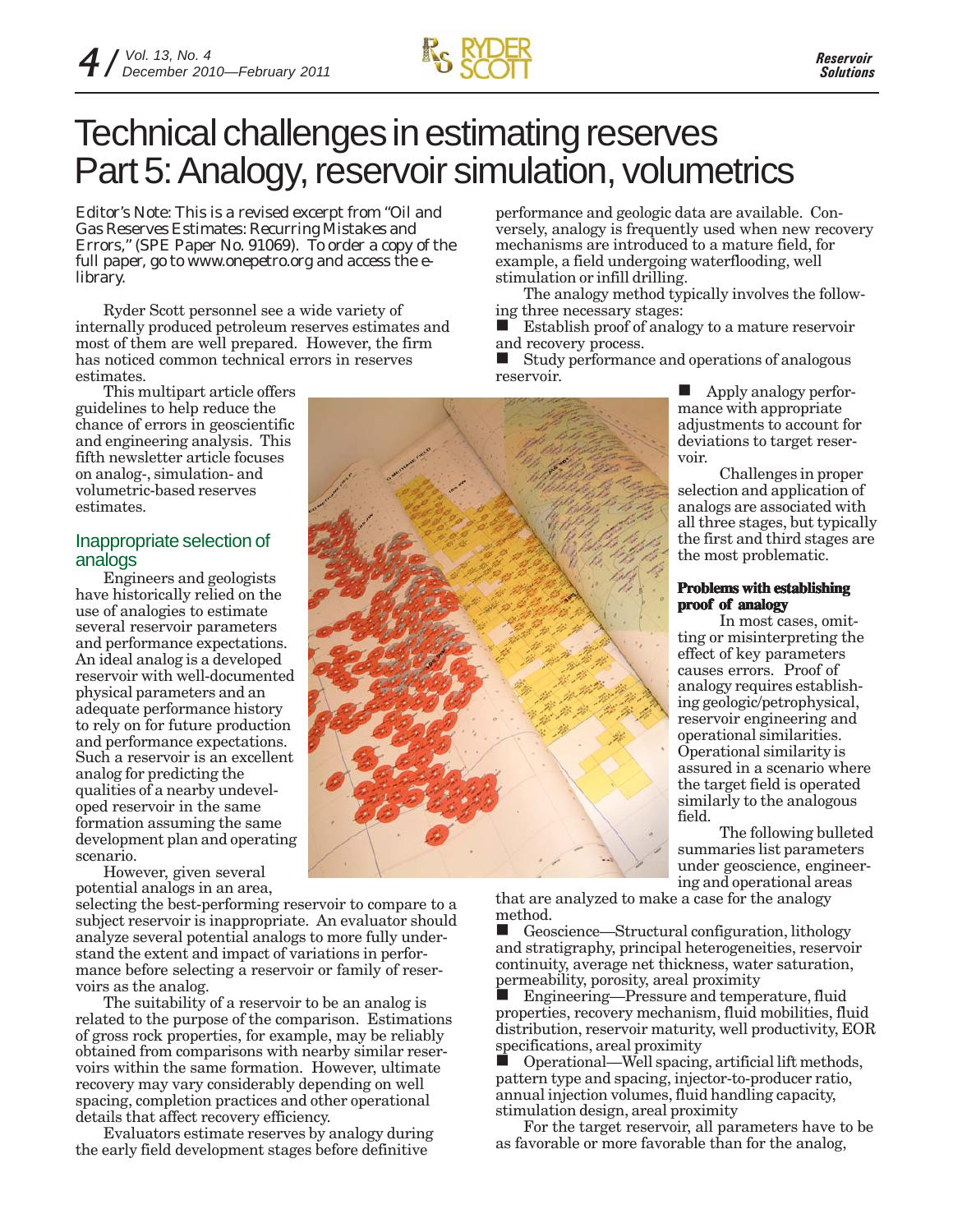

especially for a proved reserves classification. Not all items necessarily apply to each case. The key is to identify the main performance drivers that will influence the intended, analogous treatment and to deter-

mine if similarity can be established.

The importance of areal proximity is emphasized in the Society of Petroleum Engineers "Standards Pertaining to the Estimating and Auditing of Oil and Gas Reserve Information." It states, "If performance trends have not been established with respect to oil and gas production, future production rates and reserves may be established by analogy to reservoirs in the same geographic area having similar characteristics and established performance trends."



Incorrectly applying analogous performance to the target field will cause mistakes in establishing proof of analogy and include the following:

 Assuming similarity because of areal proximity and same formation without proper evaluation of all parameters.

Field not located in same geographic area.

 $\blacksquare$  No similarity in critical parameters that have been overlooked in the analysis.

 Bias toward trying to force analogy if a few key parameters match.

#### **Problems applying analogy to target field**

When an evaluator establishes an analogy but key parameters are slightly different, he may apply the analogy method by making appropriate adjustments. Inappropriate applications of analogous behavior are caused by the following:

 $\blacksquare$  Not designing for operational similarity, particularly well density.

 $\blacksquare$  Not making appropriate adjustments to account for operational differences, including costs.

■ Not making appropriate adjustment to account for differences in quantified geoscience and engineering parameters. For example, the evaluator must calculate displacement efficiency resulting from differences in fluid properties or he must account for differences in stratification that may affect vertical sweep.

#### **Examples**

 $\blacksquare$  When estimating future recovery from a planned waterflood by analogy, the evaluator must establish similarity between geoscience and engineering parameters to assure similar displacement and sweep behavior and design the target waterflood similarly to the analog for well spacing, pattern type and annual

injection volumes. Operational dissimilarity frequently causes overly conservative or aggressive projections. Similarly, differences in mobility may not necessarily disqualify an analogy as long as the evaluator

> makes proper adjustments to account for the change in displacement efficiency.

#### **Guidelines to reduce mistakes using analogies**

Give preference to analogies in areal proximity to target field.

Follow a strict process where the evaluator tabulates and compares key parameters that need to be similar.

Accept analogy only if a good match exists or if adjustments can be quantified to account for differences. Qualitative or "instinct"

adjustments need to be weighed carefully and may be cause for downgrading to a lower reserves classification.

Review, and if necessary, design for operational similarity. This will also capture appropriate costs.

#### Simulation-derived estimates of proved reserves

E&P companies manage most significant oil and



gas reservoirs worldwide through the use of detailed reservoir models. They are excellent tools for decisions on development, operations and reservoir management. **Dean Rietz**, manager of reservoir simulation at Ryder Scott, and Ryder Scott petro-

leum engineer **Miles Palke** have documented their concerns about using even the most robust models for proved reserves estimates under given definitions.

They support using simulation of immature reservoirs to estimate recovery efficiencies and for testing the ranges of other parameters, including permeability and aquifer support. Rietz and Palke further recommend that models of mature reservoirs be used for proved reserves estimates only when reasonable history matches of the reservoir and wells have been obtained.

They do not reject reserves estimates based on reservoir simulation. However, Rietz and Palke warn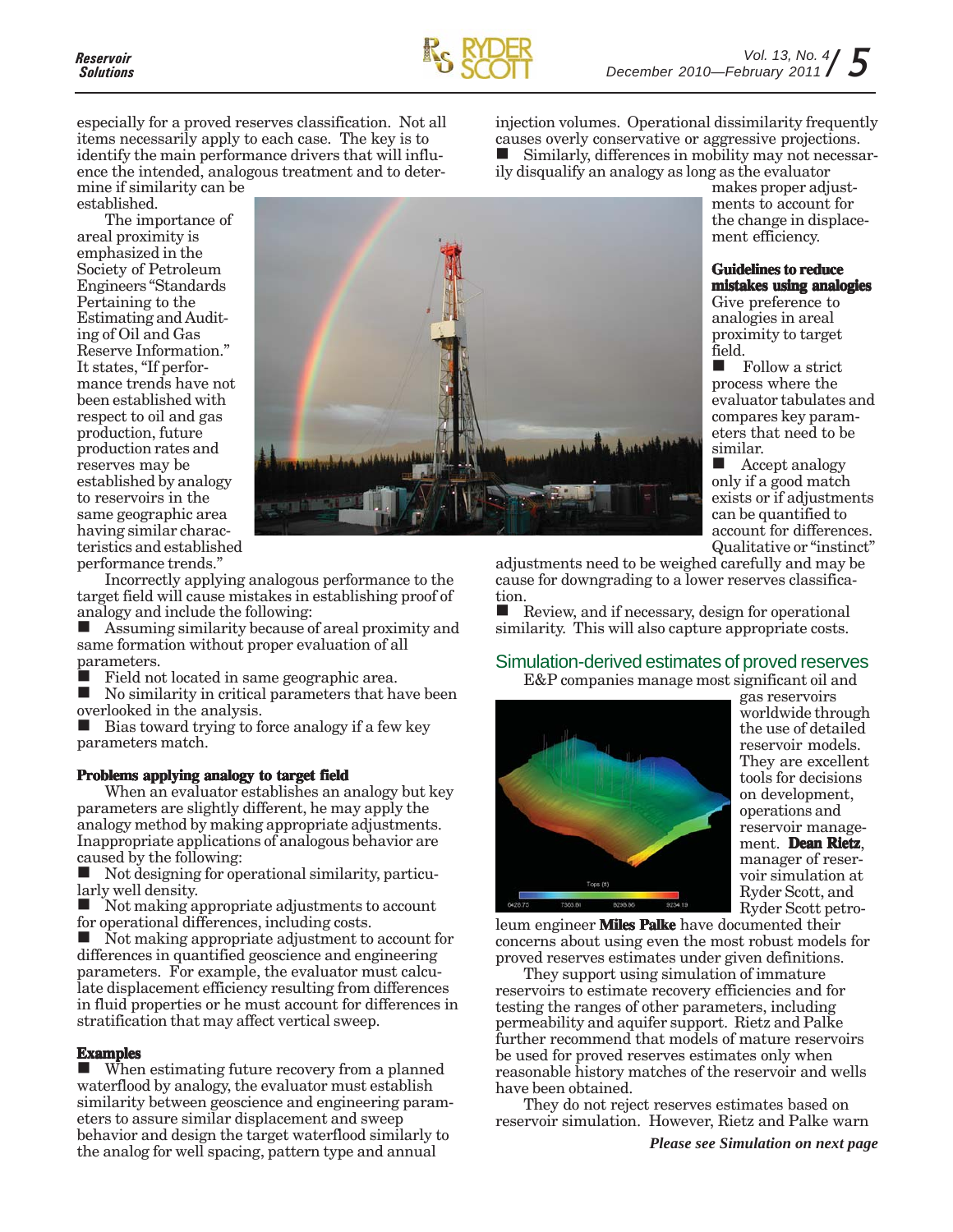#### *Simulation—Cont. from Page 5*

about the dangers of estimating reserves without a detailed review of the model to fully understand associated assumptions, limitations and applicability. Failure to review the model may cause significant overstatement of proved reserves.

#### Failure to incorporate early-life performance data into volumetric estimates

Early-life production and pressure-decline trends may not be sufficiently definitive to provide the sole basis for reserves estimation but should be continuously reviewed to fine tune a volumetric-, analogy- or simulation-derived reserves estimate. Quite frequently, this early-life data, including initial rate and pressure data and any available trends, has not been used to calibrate static estimates until well past the half life of a reserves estimate.

Disregarding early performance data and potential warning signs may lead to significant positive or negative reserves revisions. Common errors include the following:

 Not revising reserves expectations for undeveloped locations based on performance data of producing wells.

 Not anticipating the impact of unexpected increase in water or gas production.

 Not accounting for effects of pressure depletion on behind-pipe and infill locations over time.

#### **Updating undeveloped locations based on performance data**

Reserves estimated for undeveloped locations at the beginning of field development are typically based on drainage area and recovery factor assignments frequently in combination with analogies from nearby fields. As performance data becomes available, the evaluator needs to review and revise (calibrate) volumetric calculations and recovery-factor estimates.

Deviations from the initial estimates may require adjustments to recovery factors, rate projections and numbers and locations of future development wells. Some of the largest errors often occur if existing wells are adjusted for lower productivity but ultimate reserves are maintained by extending field life.

This situation creates two critical problems. Lower initial rates may indicate lower productivity, thinner pay, interference effects and smaller drainage areas. Therefore per-well reserves and in-place volumes may be overestimated.

Secondly, capital allocations may be underestimated as more wells may be necessary to achieve the previously estimated volumes and therefore the resulting net present value will be overstated.

#### **Early or unexpected water production, increases in GOR**

An unexpected increase in water production in downdip wells or gas-oil ratios in updip wells may affect reserves booked in wells throughout the field. Problems with unexpected changes in water or gas production typically result from uncertain drive mechanisms.

For example, consider the following:

 Undeveloped locations may have been booked updip of an existing location based on an expected strong water drive, but existing wells are experiencing increased gas-oil ratios indicating a secondary gas cap or a smaller-than-anticipated reservoir.

 Conversely, undeveloped reserves may have been set up on strike with existing wells that water out prematurely because of expectations of a depletion or weak aquifer drive. Under such circumstances, not only do the affected wells need to be re-evaluated but any undeveloped or behind-pipe reserves need to be reviewed as well.

#### **Effect of depletion on behind-pipe and infill locations**

Evaluators establish behind-pipe reserves and infill wells at certain points in time under existing pressure and depletion (or sweep) conditions. Often, oil and gas companies keep those reserves and wells "on the books" for several years or longer depending on the allocation of capital spending and timing of other projects.

Over time, the reserves engineer should reevaluate volumes assigned to behind-pipe and infill wells as existing wells may have drained some or essentially all of these volumes, even in low-permeability reservoirs. A recommended approach to avoid carrying reserves that may have already been drained is to compare produced volumes with the expected ultimate recovery for the entire reservoir. This approach allows timely adjustments to the remaining volumes for behind-pipe or infill wells.

The reserves evaluator should reasonably expect that the remaining volumes will be drained by the proposed behind-pipe completion or undeveloped locations.

#### **Other common problems with performance adjustments**

■ Recovery factors based on optimistic but unconfirmed drive mechanisms

 Assumed well drainage areas or reservoir areas, such as updip locations or seismic amplitudes Setting up offset locations without compelling evidence of reservoir continuity

#### **Events that should trigger review of all reserves**

New wells with unexpected changes in reservoir thickness, fluid contacts, pressures or productivity

 Early or unexpected water production or unanticipated increases in gas-oil ratio

 Significant deviations from expected production or pressure-decline trends

 Reserves for undeveloped and behind-pipe locations that have not been reviewed in several years.

#### **Guidelines to reduce frequency of mistakes**

 Always review the potential field-wide implications of new data.

 Do not assume that, by chance, only poor locations are drilled and good ones are yet to come.

 Exercise caution placing undeveloped locations where drive mechanisms or efficiencies are uncertain.

*Editor's Note: The Part 6 article in the March 2011 Reservoir Solutions newsletter will conclude this series and focus on the impact of partial waterdrive and overpressured reservoirs on gas material balance. Also examined will be undrilled fault blocks and economics projection programs.*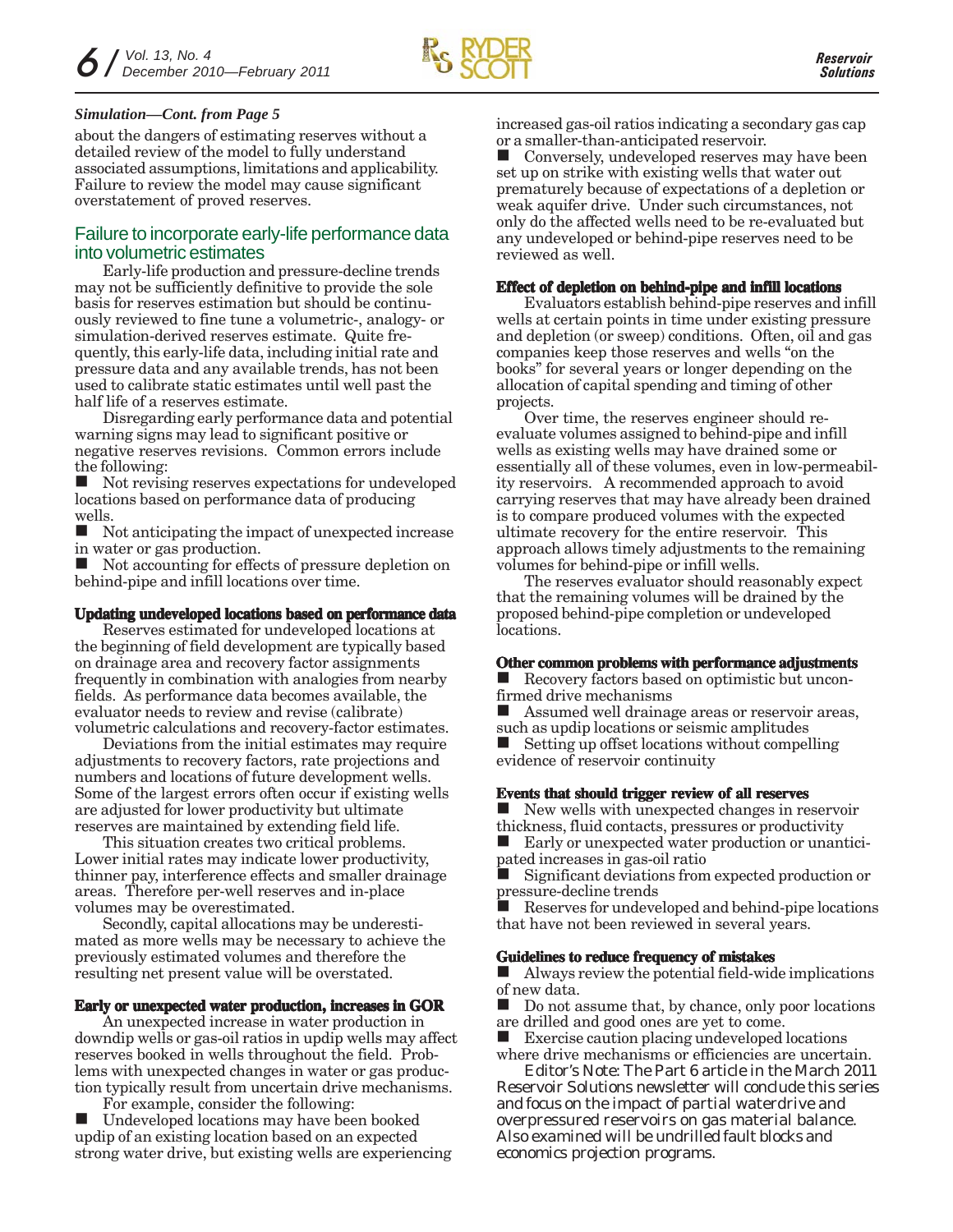

### Geologist, petroleum engineer join Ryder Scott

**John Hanko**, a former vice president of geology at Ryder Scott Canada, has rejoined the firm as a geologist. He worked at Ryder Scott Canada for nine years beginning in 1996.



Hanko joined Sproule Assocs. Ltd. in 2006 from Pengrowth Corp. and was a senior geologist for four years. He was also acting manager of Sproule's domestic geoscience group for two years. Hanko will manage

**Hanko**

geology for reserves projects for Ryder Scott's Canada branch. His regional areas of expertise include Western Canada, East Coast offshore, Northwest Territories, United States, Ecuador, Colombia, Argentina, Australia, Egypt, Tunisia, Nigeria, Russia, India, Bangladesh, France and North Sea.

Hanko has correlated oil and gas zones and surrounding strata; assessed depositional environments, stratigraphy, lithology and reservoir geometry and structure; determined net pay thickness and reservoir parameters using well logs, core analysis, DST and completion data and generated structure and isopach maps for the volumetric determination and categorization of reserves and in development planning.

He began his career as a contract geologist at Sproule in 1988 after graduating with a BSc degree in geology from the University of Calgary. Hanko was contractor at Sproule from 1989 to 1994 and a wellsite geologist at T.I.H. Consulting Ltd. during 1994-96.

#### *Hinkle—Cont. from Page 3*

for disclosing reserves, many questions regarding their proper application still remain."

In pointing out these gray areas, Hinkle said that a compelling case can be made to book unproved reserves without proved in the following scenarios:

 Owning interests in a probable area (formerly offset location) that is an extension of another company's proved area.

 Owning interests in zones within a wellbore that are adjacent to proved intervals but are not reasonably certain of recovery.

 Accumulations updip of and in communication with proved volumes may justify the assignment of probable reserves.

 Data from a well penetrating the aquifer may also allow unproved downdip volumes.

 Upside to proved recovery factors may be booked as probable.

Hinkle stressed that justifica-

tion for probable volumes must be based on proven technology and reasonable economic assumptions, including the same hydrocarbon price decks used for proved reserves. "Handle each situation on case-by-case basis, clearly and carefully documenting the justification for all bookings," she said.

For more detail on this topic and others from the 2010 Ryder Scott Reserves Conference, please visit www.ryderscott.com/presentations.

A Ryder Scott survey presented at the conference showed that only four 10-K filers optionally reported probable and possible reserves for year-end 2009. They were **Abraxas Petroleum Corp., Dune Energy Inc., Tri-Valley Corp. Corp.** and **Whiting** Petroleum Corp. Only two compa**nies, Newfield Exploration Co.** and **FX Energy Inc.**, reported probable reserves without possible.

SEC filers should ensure that unproved reserves cited in MD&A



**Marylena Garcia** joined Ryder Scott in Houston as a petroleum engineer from Conoco Phillips Inc. where she was a senior reservoir engineer evaluating resources and reserves and developing economic models during 2007-09. Before that, she was a reservoir engineer at Occidental Petroleum Corp. for two years where she planned and executed  $\mathrm{CO}_2$  flood expansions and improved reservoir sweep efficiency.

**Garcia**

Garcia also developed infill drilling programs to improve oil recovery, prepared production and injection forecasts and developed expected production and injection performance plots to improve monitoring of reservoir behavior.

She was a reservoir engineer at Petroleos de Venezuela SA from 1998 to 2003. Garcia conducted compositional reservoir simulation and built integrated, dynamic reservoir models. She also monitored high-pressure gas injection, validated PVT data and generated equations of states. Garcia conducted material balance analysis in gas condensate reservoirs to determine reservoir communication and oil and gas reserves estimates.

She also supervised buildup, falloffs and production logging tests at PDVSA. She has BS and MS degrees in petroleum engineering from Universidad de Oriente and Texas A&M University, respectively.

> and press releases are SEC compliant even if they are not filed.

> For more information on that issue, see "Reserves in MD&A should comply with SEC rules, says attorney," *Reservoir Solutions* newsletter, December 2009, Page 4.

| <b>Board of Directors</b>                                                                                                                                                                                                                       |  |
|-------------------------------------------------------------------------------------------------------------------------------------------------------------------------------------------------------------------------------------------------|--|
| Dean C. Rietz<br>Managing Senior V.P.                                                                                                                                                                                                           |  |
| Guale Ramirez<br>Managing Senior V.P.                                                                                                                                                                                                           |  |
| George F. Dames<br>Managing Senior V.P.                                                                                                                                                                                                         |  |
| Herman G. Acuña<br>Managing Senior V.P.<br>Managing Senior V.P.                                                                                                                                                                                 |  |
| Jeffrey D. Wilson<br>Senior V.P.                                                                                                                                                                                                                |  |
|                                                                                                                                                                                                                                                 |  |
| Editor: Mike Wysatta<br><b>Business Development Manager</b>                                                                                                                                                                                     |  |
| Ryder Scott Company LP<br>1100 Louisiana, Suite 3800<br>Houston, Texas 77002-5218<br>Phone: 713-651-9191; Fax: 713-651-0849<br>Denver, Colorado; Phone: 303-623-9147<br>Calgary, AB, Canada; Phone: 403-262-2799<br>E-mail: info@ryderscott.com |  |
|                                                                                                                                                                                                                                                 |  |